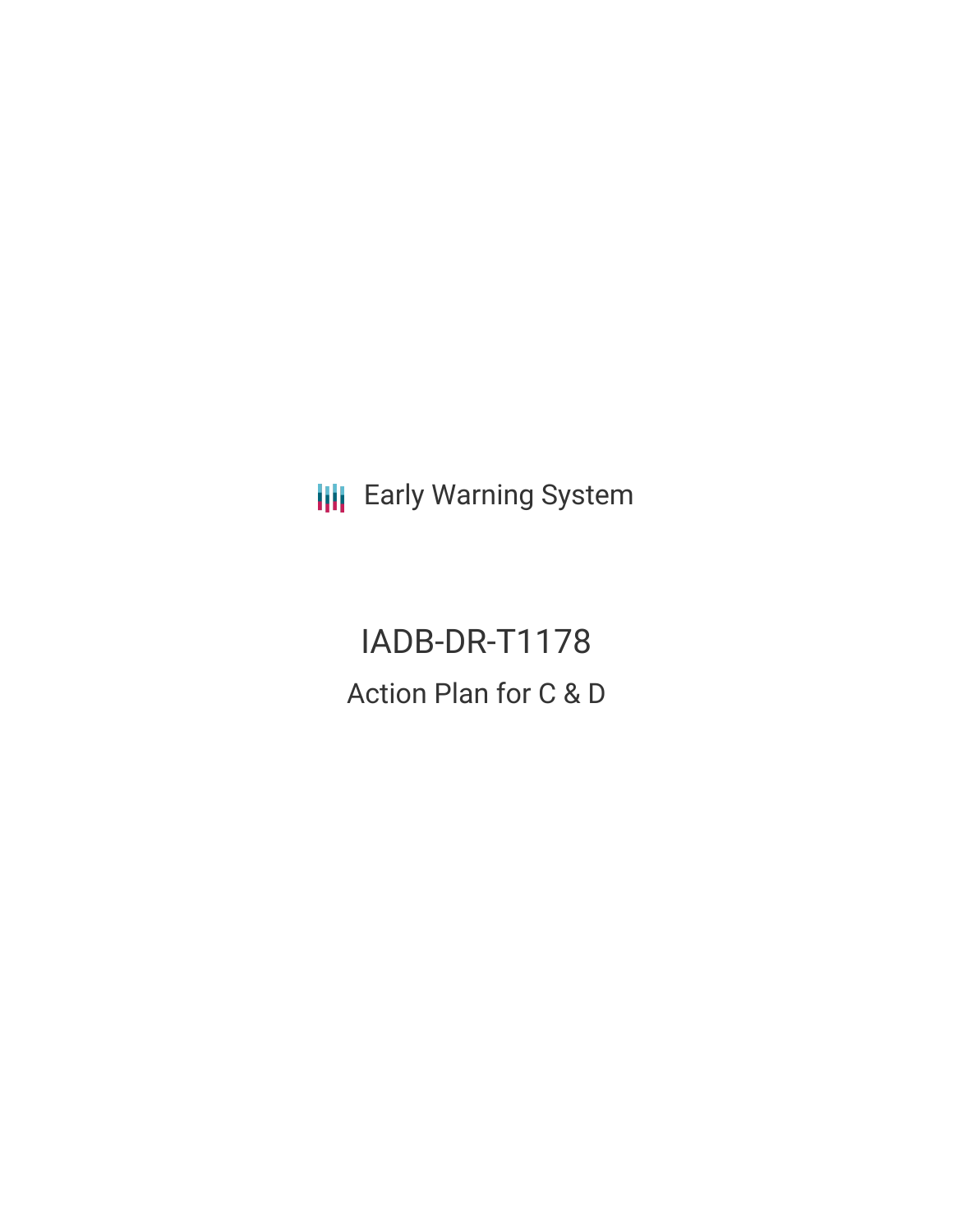| <b>Countries</b>               | Dominican Republic                     |
|--------------------------------|----------------------------------------|
| <b>Financial Institutions</b>  | Inter-American Development Bank (IADB) |
| <b>Status</b>                  | Active                                 |
| <b>Bank Risk Rating</b>        | U                                      |
| <b>Voting Date</b>             | 2018-01-02                             |
| <b>Sectors</b>                 | <b>Technical Cooperation</b>           |
| <b>Investment Type(s)</b>      | Grant                                  |
| <b>Investment Amount (USD)</b> | $$0.42$ million                        |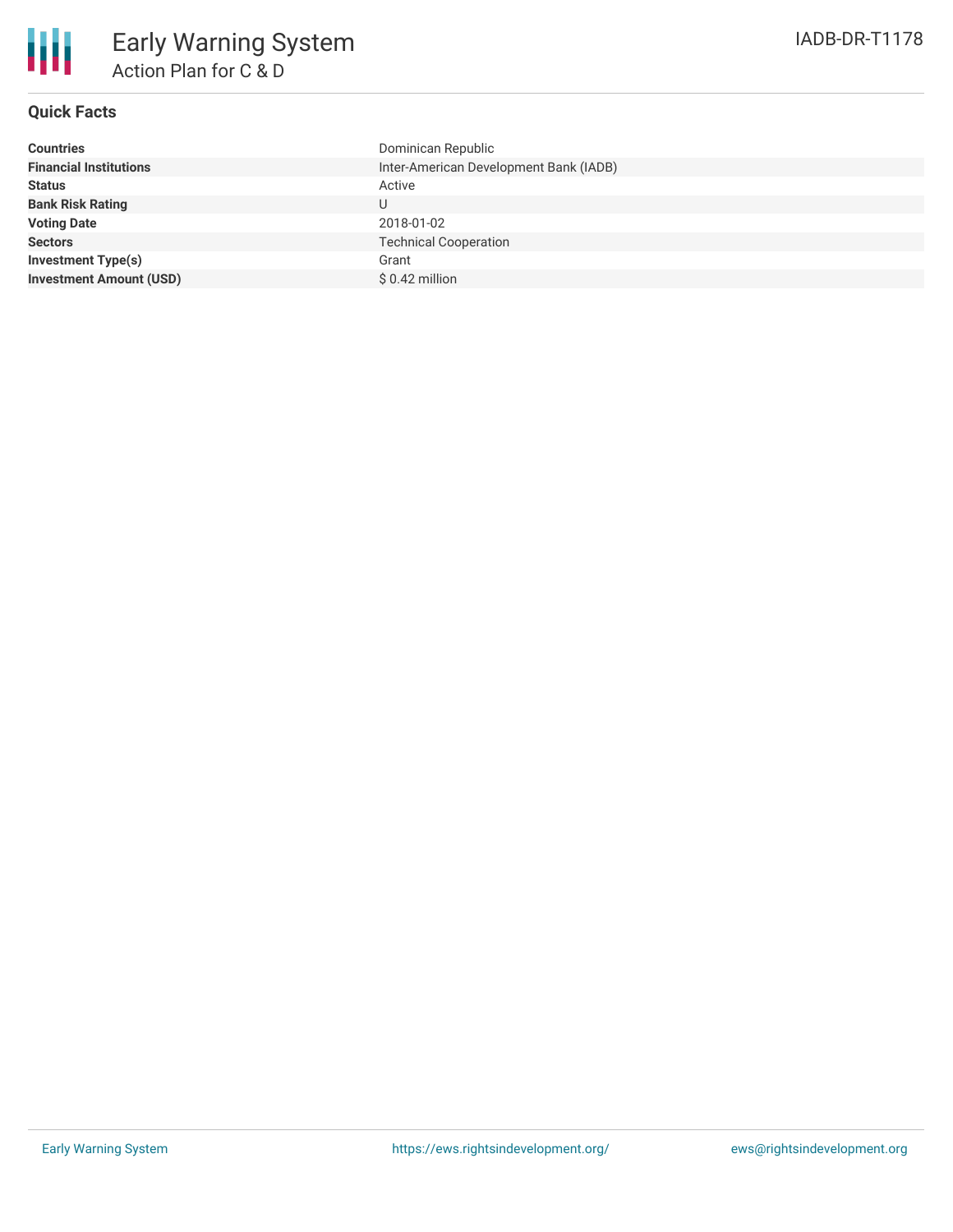

## **Project Description**

From IDB: "Action Plan for C & D"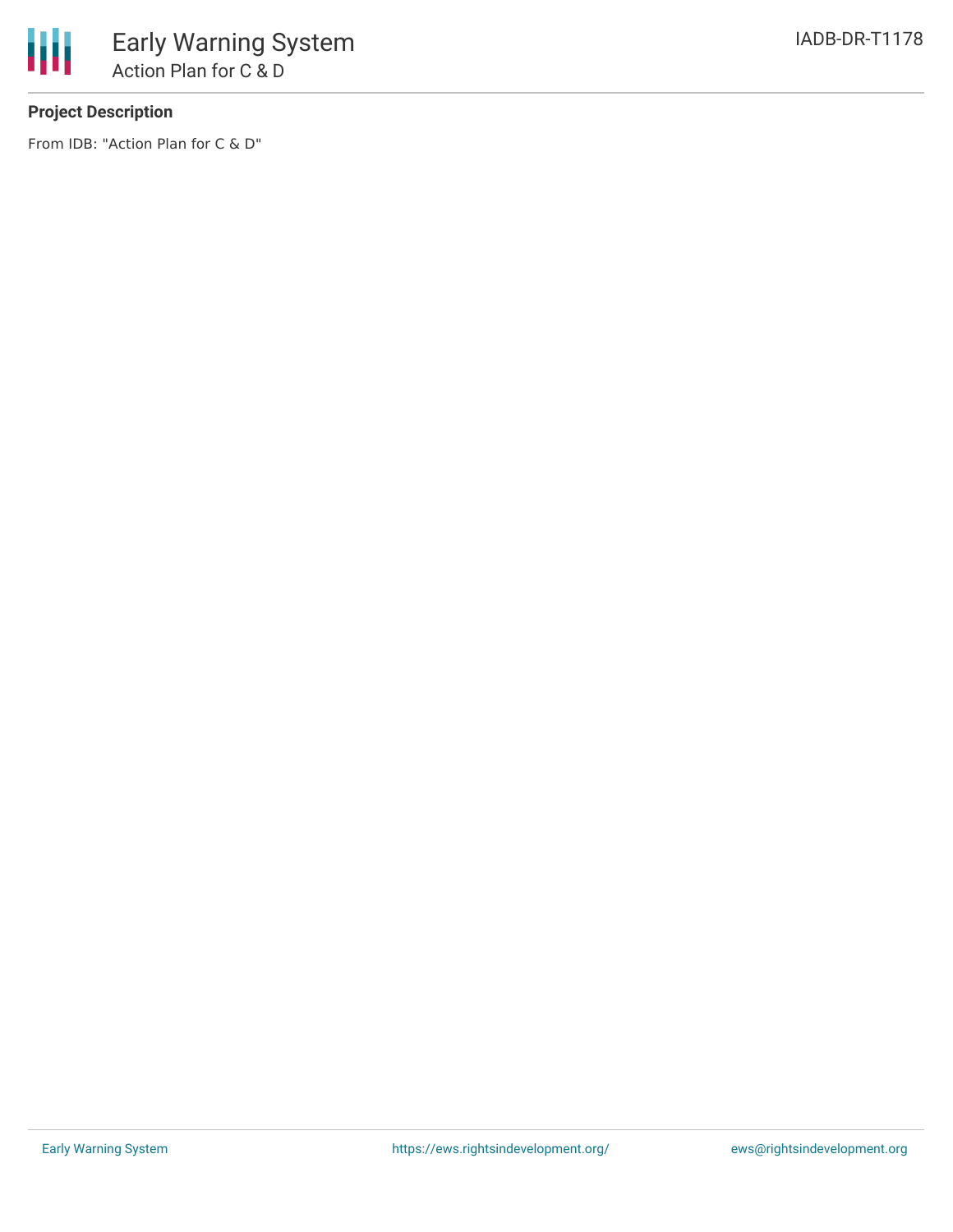## **Investment Description**

• Inter-American Development Bank (IADB)